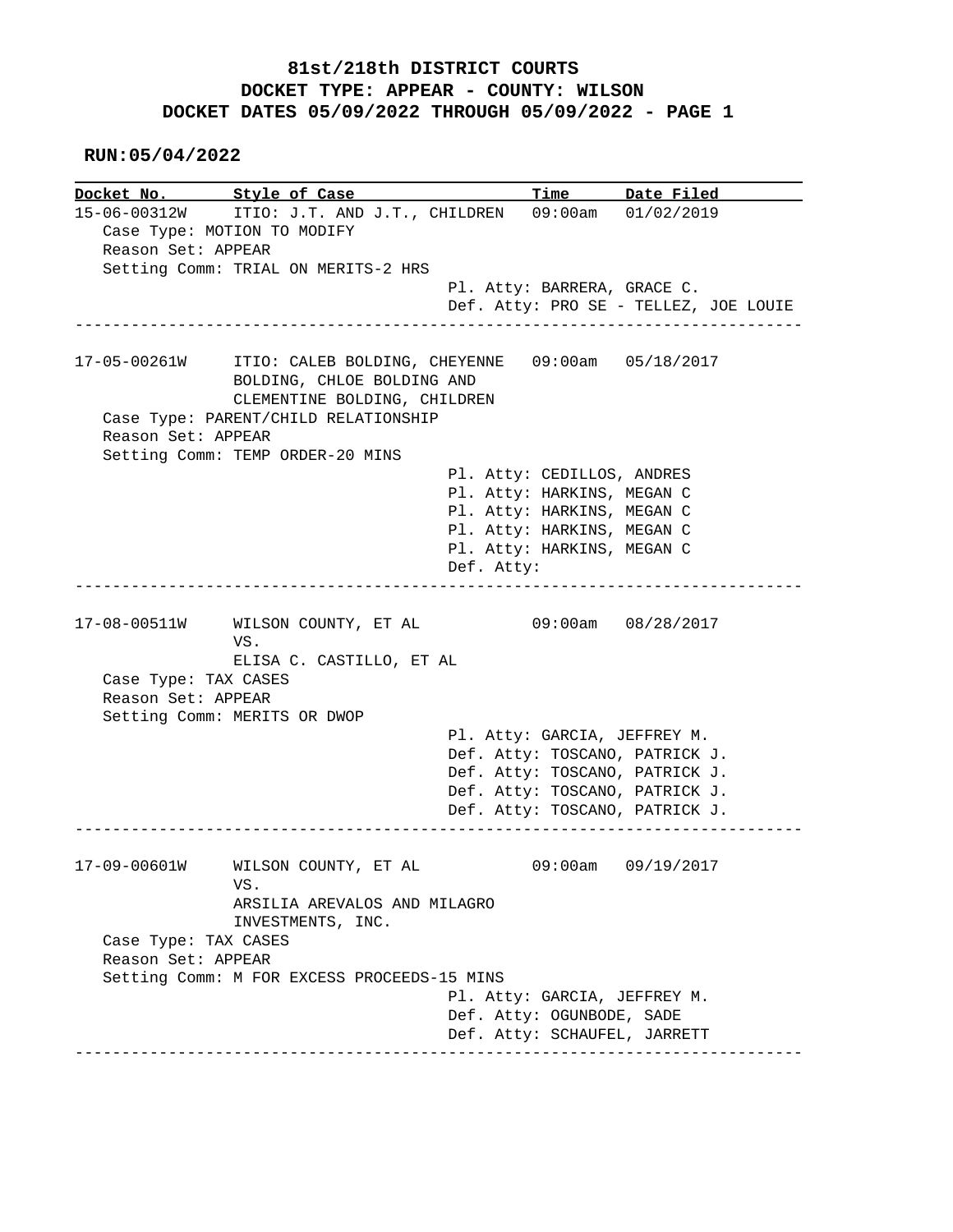### **RUN:05/04/2022**

**Docket No. Style of Case Time Date Filed** 18-05-00324W IN THE INTEREST OF A.K., A 09:00am 05/04/2018 CHILD Case Type: PARENT/CHILD RELATIONSHIP Reason Set: APPEAR Setting Comm: FINAL MERITS-1 HOUR Pl. Atty: BARRERA, GRACE C. Def. Atty: CEDILLOS, ANDRES ------------------------------------------------------------------------------ 18-07-00506W IN THE MATTER OF THE MARRIAGE 09:00am 07/06/2018 OF MATTHEW AARON ROSE AND SARAH LOUISE ROSE & ITIO: ROSE CHILDREN Case Type: DIVORCE WITH CHILDREN Reason Set: APPEAR Setting Comm: ENTRY OF ORDER Pl. Atty: CEDILLOS, ANDRES Def. Atty: WHITLEY, DEANNA L. ------------------------------------------------------------------------------ 18-09-00737W WILSON COUNTY, ET AL 09:00am 09/13/2018 VS. GEORGIA GEARTNER GABRYSCH A/K/A GEORGIA M. GABRYSCH, ET AL Case Type: TAX CASES Reason Set: APPEAR Setting Comm: MERITS Pl. Atty: GARCIA, JEFFREY M. Def. Atty: BARRERA, GRACE C. Def. Atty: Def. Atty: BARRERA, GRACE C. ------------------------------------------------------------------------------ 18-12-00995W WILSON COUNTY, ET AL 09:00am 12/18/2018 VS. LOUISE ESQUIVEL AND THEODORE ESQUIVEL A/K/A THEODORE M. ESQUIVEL Case Type: TAX CASES Reason Set: APPEAR Setting Comm: MERITS OR DWOP Pl. Atty: GARCIA, JEFFREY M. Def. Atty: TAPIA, JENNIFER R. Def. Atty: TAPIA, JENNIFER R. ------------------------------------------------------------------------------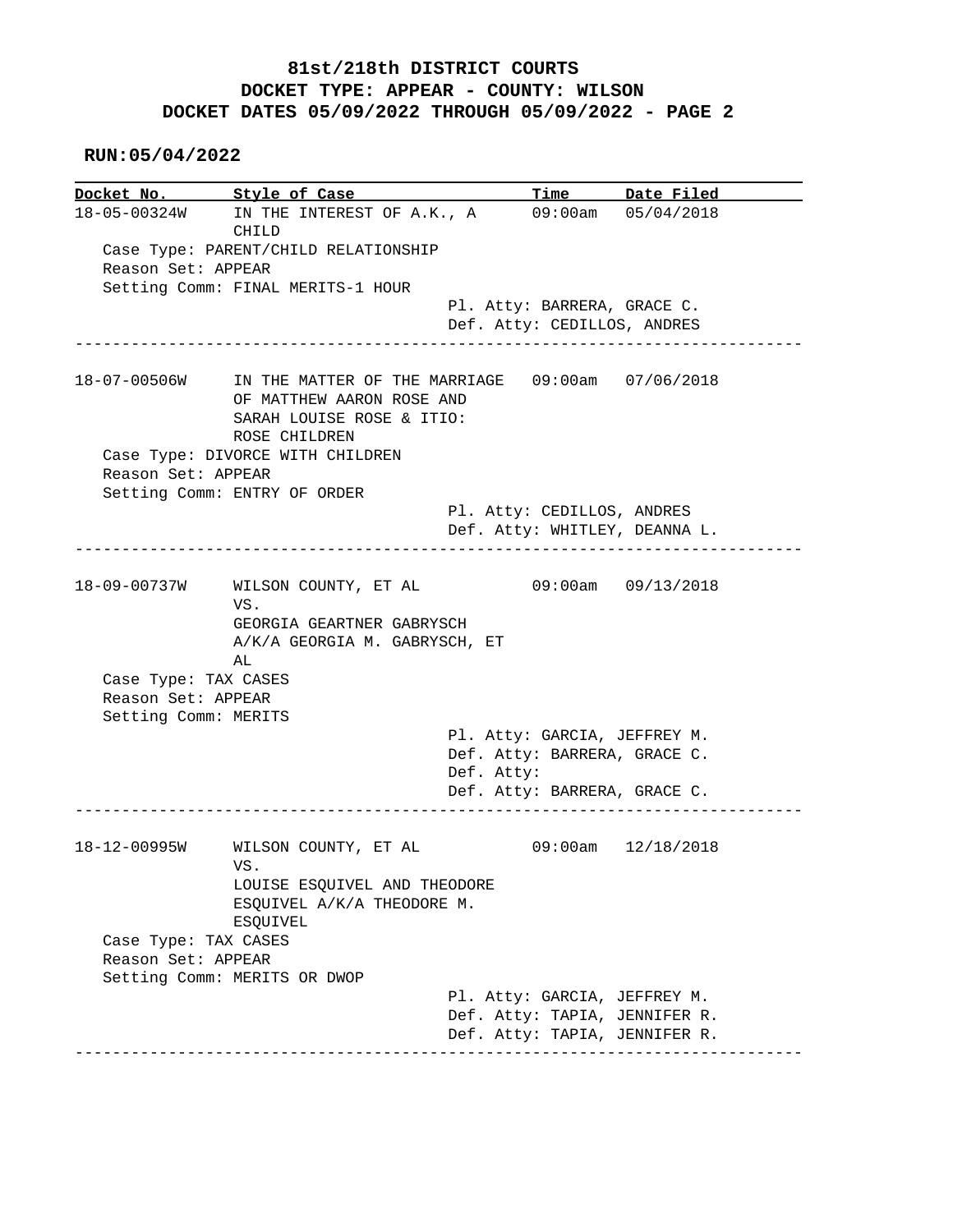**RUN:05/04/2022**

**Docket No. Style of Case Time Date Filed**  19-06-00479W TARPON HUNTERS, LLC 09:00am 06/19/2019 VS. BRIAN J. STAHL, ET AL Case Type: DEBT/CONTRACT - OTHER Reason Set: APPEAR Setting Comm: \*ZOOM-ENTRY OF DEFAULT ORDER-15 MINS Pl. Atty: BELLAMY, BRIAN S. Def. Atty: ------------------------------------------------------------------------------ 19-12-00911W MARIA G. LUNA VS. JOSE DURAN 09:00am 12/10/2019 OLVERA ITIO: J.G.D., M.D.L., D.S., J.A.D., AND A.D.L., CHILRDREN Case Type: DIVORCE WITH CHILDREN Reason Set: APPEAR Setting Comm: \*NEED INTERPR\*FINAL HRG-1 HR Pl. Atty: RODRIGUEZ, SYLVIA A. Def. Atty: PRO SE - OLVERA, JOSE DURAN ------------------------------------------------------------------------------ 21-08-00507W DISCOVER BANK 09:00am 08/03/2021 V JOHNATHAN ENGLETON Case Type: DEBT/CONTRACT - CONSUMER/DTPA Reason Set: APPEAR Setting Comm: DEFAULT JUDGMENT HRG-15 MINS Pl. Atty: SMITH, ANDREW LARKIN Def. Atty: ------------------------------------------------------------------------------ 21-08-00575W IMOM: MARK ALAN DAVIS-RAGLAND 09:00am 08/27/2021 VS. AMENA RENEE DAVIS-RAGLAND Case Type: DIVORCE W/O CHILDREN Reason Set: APPEAR Setting Comm: \*ZOOM\*DIVORCE HRG Pl. Atty: PRO SE - DAVIS-RAGLAND, MARK Def. Atty: ------------------------------------------------------------------------------ 21-09-00608W DISCOVER BANK 09:00am 09/14/2021 V SUSAN N. DICKENS Case Type: DEBT/CONTRACT - CONSUMER/DTPA Reason Set: APPEAR Setting Comm: MT FOR DEFAULT JUDGMENT HRG-15 MINS Pl. Atty: CABRERA, MARC D. Pl. Atty: DALRYMPLE, SCOTT P. Def. Atty: ------------------------------------------------------------------------------